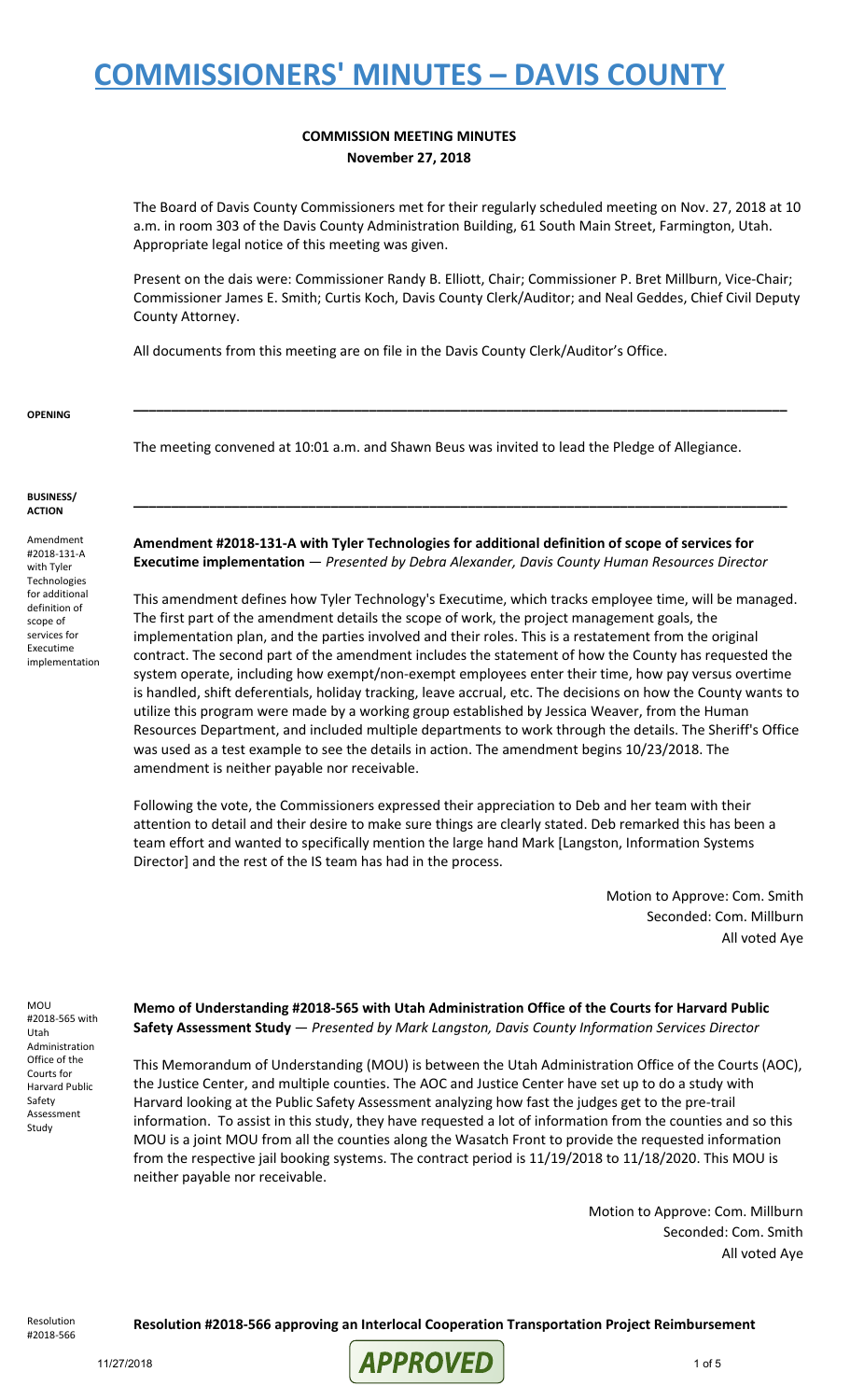approving an Interlocal Cooperation Transportation Project Reimbursement Agreement with Layton City for distribution of 2017 Prop 1 monies for reimbursement of the Adams Canyon **Trailhead** Project

**Agreement with Layton City for distribution of 2017 Prop 1 monies for reimbursement of the Adams Canyon Trailhead Project** — *Presented by Jeff Oyler, Davis County Planning Manager*

This is the last contract that was part of the Prop 1 distributions for 2017 monies. Specifically this money is to build a new trailhead at Adams Canyon in Layton. As part of the Highway 89 rebuild project, a large Park and Ride will be adjacent to this trailhead. In addition to the County, Layton City and Utah Department of Transportation (UDOT) have both contributed funds to this project. Overall, this project will be of great benefit to the county, and is a great example of a good working partnership. The Commission agreed this is a great use of Prop 1 monies, which go towards projects that will benefit a region. See Interlocal Agreement #2018-566 for the beginning and end date, and the payable amount.

> Motion to Approve: Com. Millburn Seconded: Com. Smith All voted Aye

Interlocal Agreement #2018-566 with Layton City for distribution of 2017 Prop 1 monies for reimbursement of the Adams Canyon Trailhead Project

**Interlocal Agreement #2018-566 with Layton City for distribution of 2017 Prop 1 monies for reimbursement of the Adams Canyon Trailhead Project** — *Presented by Jeff Oyler, Davis County Planning Manager*

See Resolution #2018-566 for discussion of the Interlocal Agreement. The contract period is 11/27/2018 to 11/27/2020. The payable amount is \$385,677.

Following the vote, the Commissioners expressed their excitement for this project. It will be great to have a parking lot at this busy trailhead, as well as restrooms and better signage. The timing of the project is also very good with the improvements that will be starting along Highway 89.

> Motion to Approve: Com. Millburn Seconded: Com. Smith All voted Aye

Resolution #2018-567 approving the Interlocal Agreement between Farmington City and Davis County for North Station Farmington CRA 1

**Resolution #2018-567 approving the Interlocal Agreement between Farmington City and Davis County for North Station Farmington CRA 1** — *Presented by Shawn Beus, Davis County Economic Development Manager*

This is a continuation of a discussion that happened a few weeks ago [Nov. 13, 2018] regarding two Community Reinvestment Areas (CRA) called the North Station Project. The projects are going to the northwest of the Red Barn and Cabela's area and cover approximately 250 acres. This project is unique as this area has multiple proposed projects that will come online in various timelines. This was tabled last time to allow Farmington City time to take action on the item; it was passed by the Farmington City Council on Nov. 13, 2018. Also, there were questions about the budget that led to this being tabled. In regards to the budget, the total cost does not include the soft costs of the project, ie. the administration fees, housing, and tenant outreach costs. The total cost is instead just the hard costs. In order to see the total project cost, both the hard and soft costs must be included. The total project cost, including both the hard and soft costs, is about \$40 million. The County is being requested to contribute 70 percent of the cost over 20 years with a participation cap of around \$20 million. Brigham [Mellor, Farmington City] is in attendance to answer questions about the project and/or the budget. The budget and cap for CRA 2 is different with the cap being closer to \$30 million, due to this area having a different project scope. Over the course of the 20 years the funds are anticipated to go back into the project, with the exception of 30 percent of the tax increment that would have come back to the County anyway totalling about \$4 million in four years. See Attachment B.

The Commission expressed concern that the budget does not have enough detail for future officials and citizens to fully understand the project. While it is clear to them now through lots of study and meetings, this lack of clarity has potential to cause disagreements down the road when all the current participants are no longer here. In spite of this, the Commission feels it is still appropriate to move forward with this project. The Commission asked for an update on the approval status from all the parties involved. Brigham Mellor responded that Bench Land and Farmington City have already passed their resolutions approving the plan. Davis School District is expected to vote on it on Dec. 4, 2018, Weber Basin is expected to vote on it this week, and the Mosquito Abatement vote is on Dec. 13, 2018.

See Interlocal Agreement #2018-567 for the agreement's beginning and end date and amount.

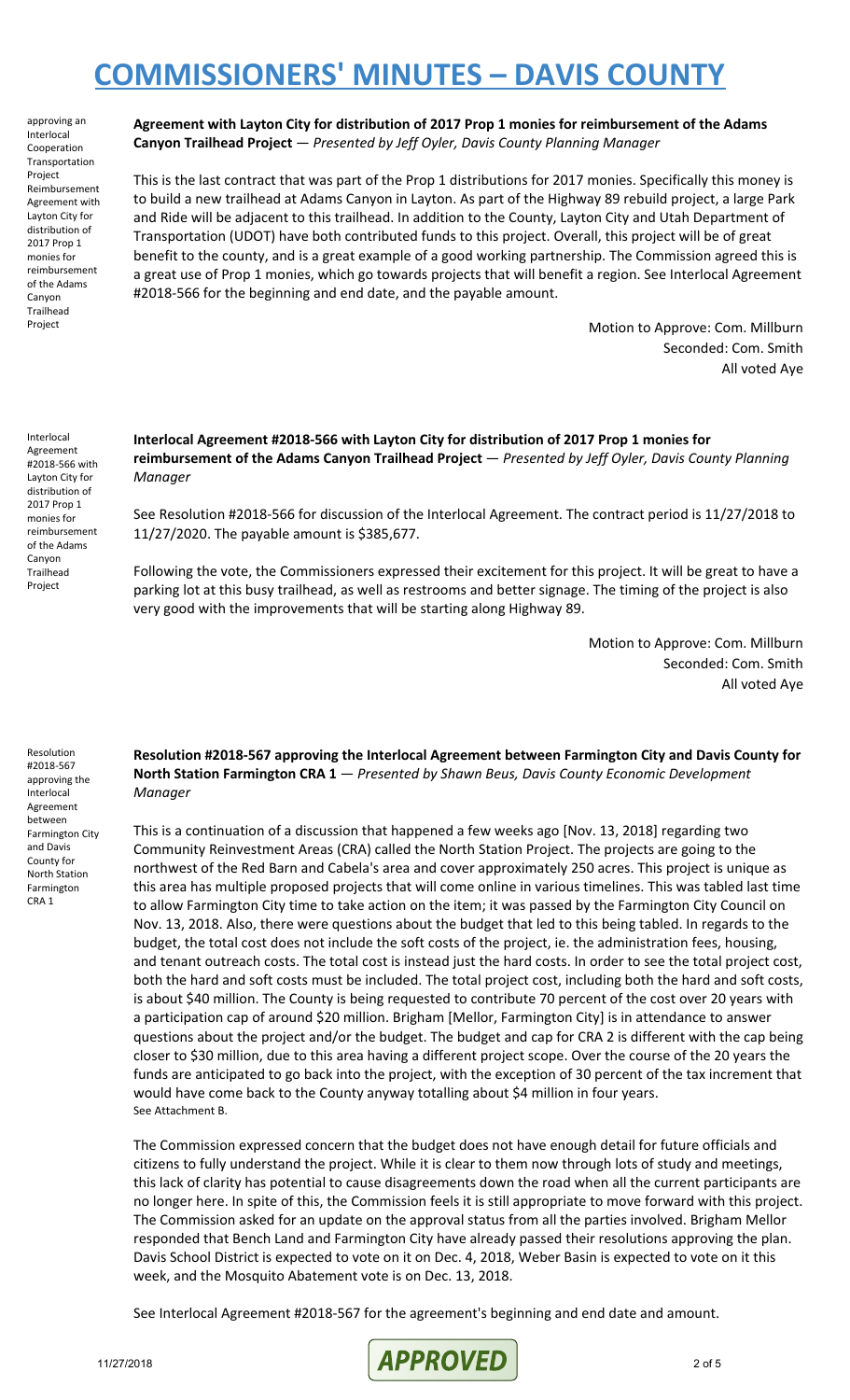Motion to Approve: Com. Smith Seconded: Com. Millburn All voted Aye

Interlocal Agreement #2018-567 with Farmington City for North Station Farmington CRA 1

**Interlocal Agreement #2018-567 with Farmington City for North Station Farmington CRA 1** — *Presented by Shawn Beus, Davis County Economic Development Manager*

See Resolution #2018-567 for discussion on the Interlocal Agreement. The contract period is 12/01/2018 to 12/01/2039. The amount is 70 percent for 20 years, or a cap of \$20,736,904.

> Motion to Approve: Com. Smith Seconded: Com. Millburn All voted Aye

Resolution #2018-568 approving the Interlocal Cooperation Agreement between Farmington City and Davis County for North Station Farmington CRA 2

**Resolution #2018-568 approving the Interlocal Cooperation Agreement between Farmington City and Davis County for North Station Farmington CRA 2** — *Presented by Shawn Beus, Davis County Economic Development Manager*

See Resolution #2018-567 for discussion on this Resolution. See Interlocal Agreement #2018-568 for the contract's beginning and end date, and agreement amount. See Attachment C.

> Motion to Approve: Com. Smith Seconded: Com. Millburn All voted Aye

Interlocal Agreement #2018-568 with Farmington City for North Station Farmington CRA 2

**Interlocal Agreement #2018-568 with Farmington City for North Station Farmington CRA 2** — *Presented by Shawn Beus, Davis County Economic Development Manager*

See Resolution #2018-567 for discussion on this Interlocal Agreement. The contract period is 12/01/2018 to 12/01/2039. The amount is 70 percent for 20 years, or a cap of \$27,198,542.

Following the vote, Shawn remarked this project will make Davis County a destination for technological companies and thanked the Commission for their support of this project. The Commission asked when the trigger dates are. Brigham explained the dates listed on the Interlocal Agreements are the latest start date possible but the project could start as early next November depending on when the land can be assessed. The Commission wanted to be clear their delay on approving this project was not because they disagree with it; they are excited to see the project move forward. Brigham said the last project he worked on of this size took 10 months to approve, and these two CRAs have been done in four months. The Commission expressed their excitement and appreciation for those who are forward thinking and can see the vision of the benefits this project will have in terms of job creation, area development, and so on.

> Motion to Approve: Com. Smith Seconded: Com. Millburn All voted Aye

Settlement Agreement #2018-569

**Settlement Agreement #2018-569** — *Presented by Commissioner P. Bret Millburn, Davis County Commissioner*

This settlement and release agreement was tabled last week. It is now being presented for approval. [The agreement period is 11/27/2018 to 12/31/2018. This agreement is neither payable nor receivable.]

> Motion to Approve: Com. Millburn Seconded: Com. Smith All voted Aye

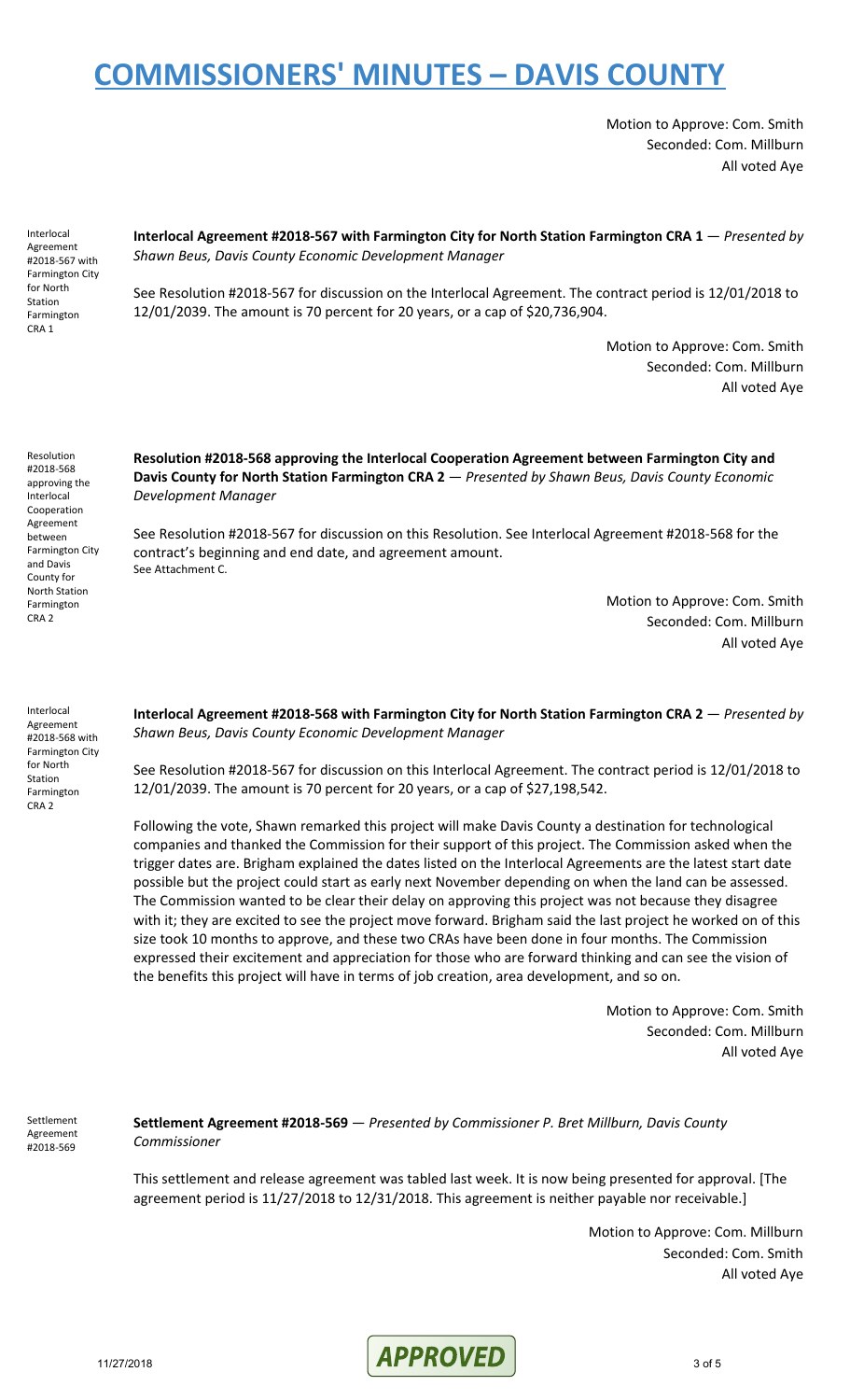|                                               | Commissioner Millburn moved to recess to Board of Equalization. Commissioner Smith seconded the motion. All voted Aye.                                                                                                                                                                                                                                                                                                                                    |
|-----------------------------------------------|-----------------------------------------------------------------------------------------------------------------------------------------------------------------------------------------------------------------------------------------------------------------------------------------------------------------------------------------------------------------------------------------------------------------------------------------------------------|
| <b>BOARD OF</b><br><b>EQUALIZATION</b>        |                                                                                                                                                                                                                                                                                                                                                                                                                                                           |
| Property Tax<br>Register                      | Property Tax Register matters were presented by Curtis Koch, Davis County Clerk/Auditor as follows:                                                                                                                                                                                                                                                                                                                                                       |
|                                               | Under Auditor adjustments are reports with various appeals including approved appeals, no change in value<br>appeals, various hearing findings, and a letter of reconsideration of an initial decision for Nanette S. Olsen.<br>Under Abatements is a report with various late abatements. Under Corrections are two veteran exemption<br>abatements. Under Assessor adjustments is an Assessor initiated corrections report with various<br>corrections. |
|                                               | Motion to Approve: Com. Smith                                                                                                                                                                                                                                                                                                                                                                                                                             |
|                                               | Seconded: Com. Millburn                                                                                                                                                                                                                                                                                                                                                                                                                                   |
|                                               | All voted Aye                                                                                                                                                                                                                                                                                                                                                                                                                                             |
|                                               | Commissioner Millburn moved to reconvene Commission Meeting. Commissioner Smith seconded the motion. All voted Aye.                                                                                                                                                                                                                                                                                                                                       |
| <b>CONSENT</b><br><b>ITEMS</b>                |                                                                                                                                                                                                                                                                                                                                                                                                                                                           |
| <b>Check Registers</b>                        | <b>Check Registers</b>                                                                                                                                                                                                                                                                                                                                                                                                                                    |
|                                               | Check Registers were approved.                                                                                                                                                                                                                                                                                                                                                                                                                            |
|                                               | Motion to Approve: Com. Millburn                                                                                                                                                                                                                                                                                                                                                                                                                          |
|                                               | Seconded: Com. Smith                                                                                                                                                                                                                                                                                                                                                                                                                                      |
|                                               | All voted Aye                                                                                                                                                                                                                                                                                                                                                                                                                                             |
| Indigent<br>Hardship<br>Abatement<br>Register | <b>Indigent Hardship Abatement Register</b>                                                                                                                                                                                                                                                                                                                                                                                                               |
|                                               | The Indigent Abatement Register for the following names were presented for approval:                                                                                                                                                                                                                                                                                                                                                                      |
|                                               | Louis S Naegle                                                                                                                                                                                                                                                                                                                                                                                                                                            |
|                                               | Motion to Approve: Com. Smith                                                                                                                                                                                                                                                                                                                                                                                                                             |
|                                               | Seconded: Com. Millburn                                                                                                                                                                                                                                                                                                                                                                                                                                   |
|                                               | All voted Aye                                                                                                                                                                                                                                                                                                                                                                                                                                             |
|                                               | <b>Colette V Hadlock</b>                                                                                                                                                                                                                                                                                                                                                                                                                                  |
|                                               | Motion to Approve: Com. Smith                                                                                                                                                                                                                                                                                                                                                                                                                             |
|                                               | Seconded: Com. Millburn                                                                                                                                                                                                                                                                                                                                                                                                                                   |
|                                               | All voted Aye                                                                                                                                                                                                                                                                                                                                                                                                                                             |

**COMMISSION COMMENTS**

> **Commissioner Elliott:** Commissioner Elliott hopes everyone had a good Thanksgiving Break and was able to spend time with family. There are a lot of exciting things going on in the County between the project areas and the new Adam's Canyon trailhead, which will be a great addition. Giving people access to the outdoors is a great addition to things people can do.

> **\_\_\_\_\_\_\_\_\_\_\_\_\_\_\_\_\_\_\_\_\_\_\_\_\_\_\_\_\_\_\_\_\_\_\_\_\_\_\_\_\_\_\_\_\_\_\_\_\_\_\_\_\_\_\_\_\_\_\_\_\_\_\_\_\_\_\_\_\_\_\_\_\_\_\_\_\_\_\_\_\_\_\_\_\_\_\_\_**

**Commissioner Millburn:** Commission Millburn is excited to partner with others to improve another trail and to physically see how the dollars are being spent. He also said for those who are interested in mountain biking to go to Fruit Heights and go on the new trails, affectionately called "Fruit Loops". This trail is a loop and has different skill levels and was a group effort between Fruit Heights city, Davis County, the State Outdoor Recreation Department, community businesses, and community service organizations. He rode it Thanksgiving morning at an event, hosted by the local company Bikers Edge, that had more than 75 people present of all ages. For every lap completed on the trail, a dollar was donated to improve and maintain the trail, in addition to donations given by businesses and participants. Bikers Edge donated labor and money to this trail. Things like this really add to the quality of life and tourism attractions in Davis County. Commissioner Millburn expressed his gratitude for things like this and encouraged people to get out and take part in these opportunities.